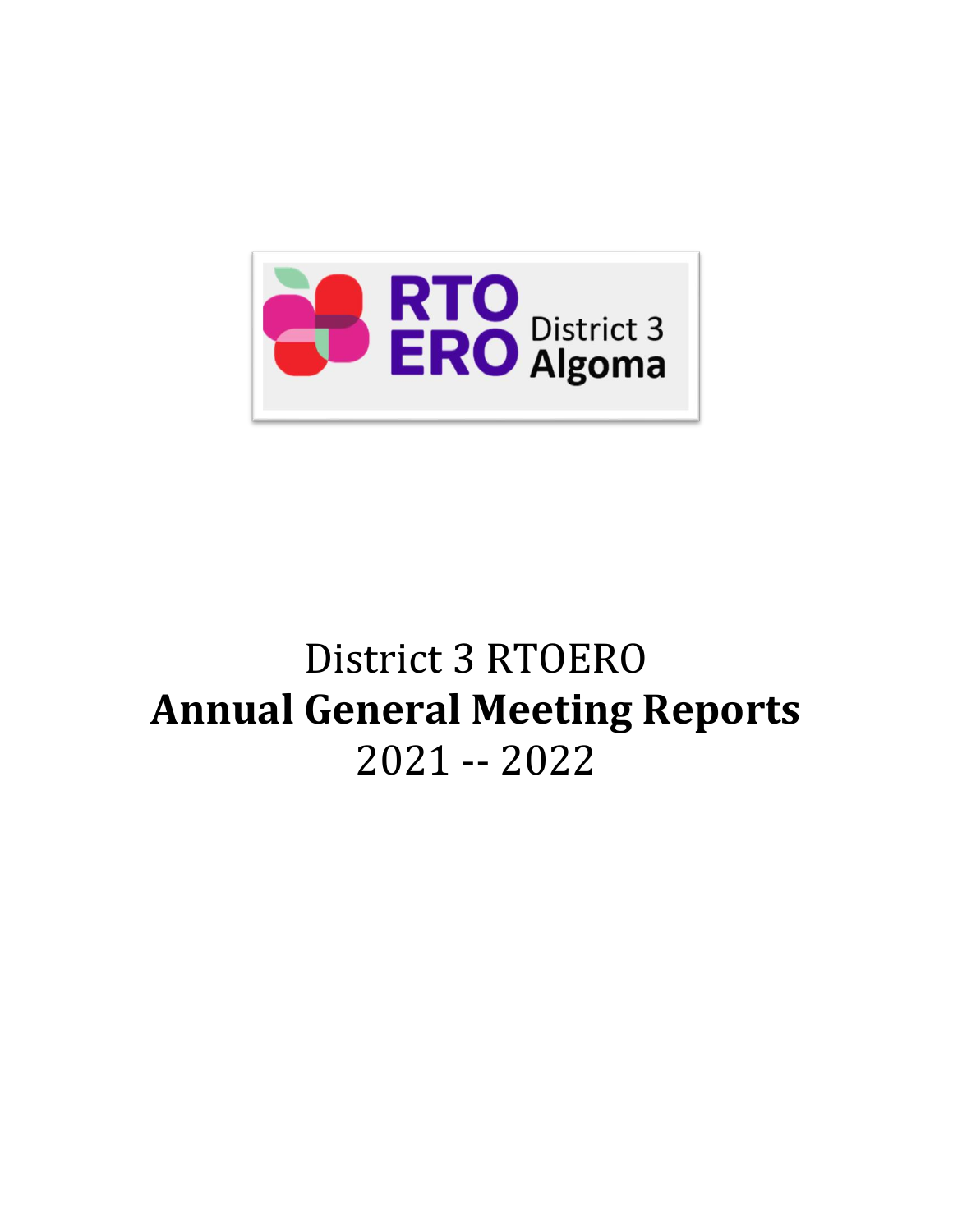# **Looking Back, Going Forward Kathy Greening**

President, District 3 Algoma RTOERO



As my Presidency comes to an end, I too, am looking back and going forward. Although the past two years have been a challenge in so many ways, I have been so fortunate to work with an excellent Executive Board. Everyone works hard, meeting the challenges of their roles with a positive attitude and a "can do spirit"

Each member is a volunteer, who is committed to making District 3, the viable, energetic group, that projects that positive attitude throughout all

our interactions with RTOERO.

Did you know that our Bernice Whalen was selected nationally as one of three members to be recognized for the Distinguished District Member Award for 2022?

Although Folgo, Bill Purnis and I worked with Carter Dorscht, to nominate the Kensington Conservancy for the \$10 000 Charity Grant, we were not successful this year. However, we will continue to support the Conservancy. If you have the opportunity to visit their website, and their properties in the Desbarats area, there are great walking trails and many opportunities to see birds, flora and fauna indigenous to Algoma. Our 50th Anniversary committee is working hard to plan a celebration in November on the actual date of our joining RTOERO and its predecessor organizations. We are hoping for a face-to-face meetinghow wonderful would that be! It has been so long since we were all able to be together.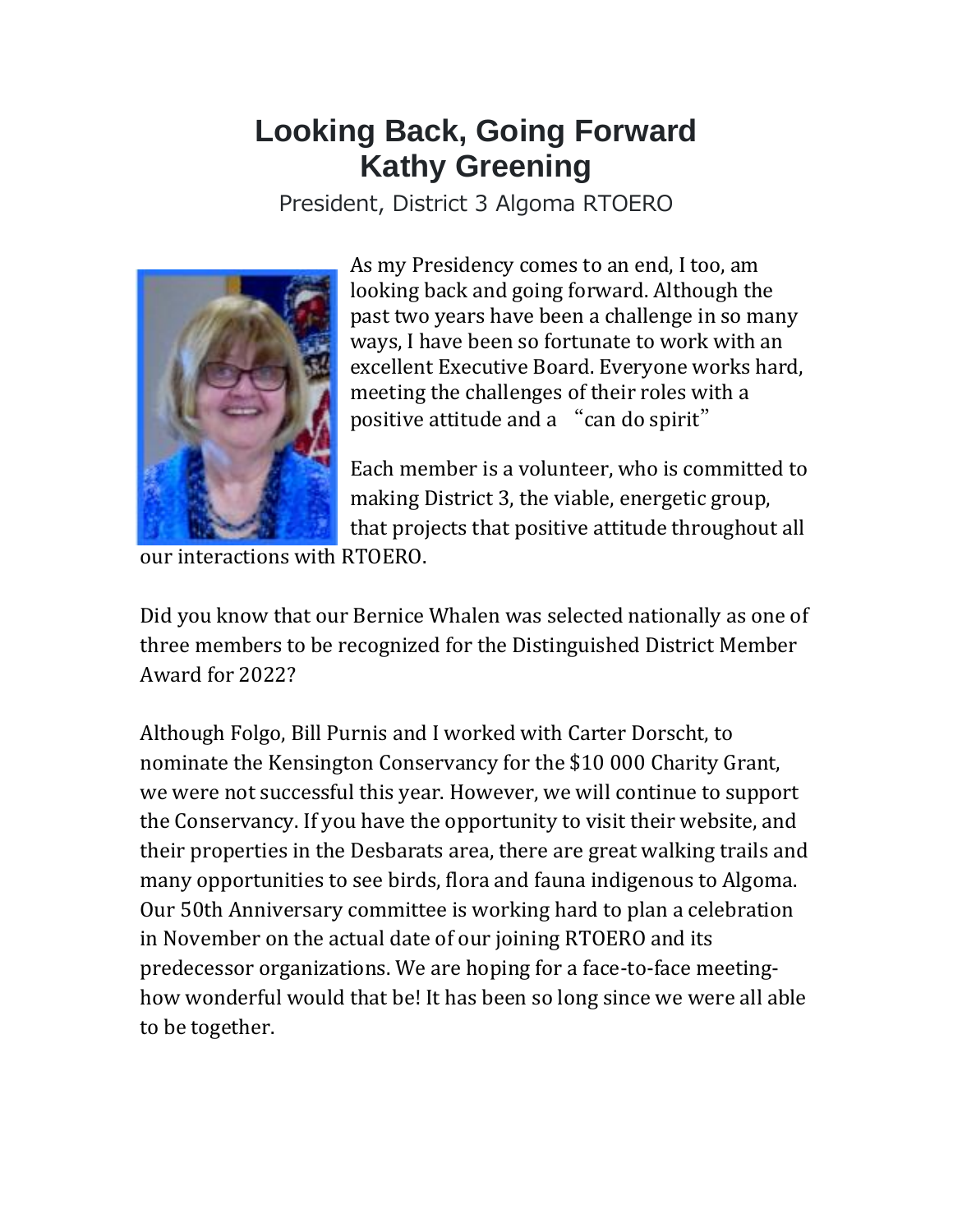During this past year, District 3 donated to The Piper Project \$1 per member (\$1 195) The Piper Project donates new books to infants born at Sault Area Hospital in memory the Hogan's infant daughter, Piper Marie.

April is Volunteer Awareness month. District 3 members are enthusiastic volunteers within their communities. If you are interested in becoming involved with District 3 RTOERO please contact a member of our executive.

Looking back, going forward is certainly the experience of each of you, our members in District 3. I wish each of you the best as we begin our new normal life



with its many changes and challenges. Take care and be safe.

**----------------------------------------------------------------------**

# **Past President's Report, AGM & Executive Election**

#### 25-April-2022

Although some Covid-19 pandemic social restrictions have been lifted we still face the reality of an incredible sixth wave. As such the Algoma District 3 Annual General Meeting (AGM) will be held virtually on Tuesday, June 7th. Please mark your calendars and plan to participate in a Zoom meeting. Stay tuned for more details.

A key element of the AGM is the election of officers on the executive for the next term and the responsibility of election procedures falls on the past president. The slate of officers for 2022-2023 is complete and confirmed for voting purposes and consists of the following: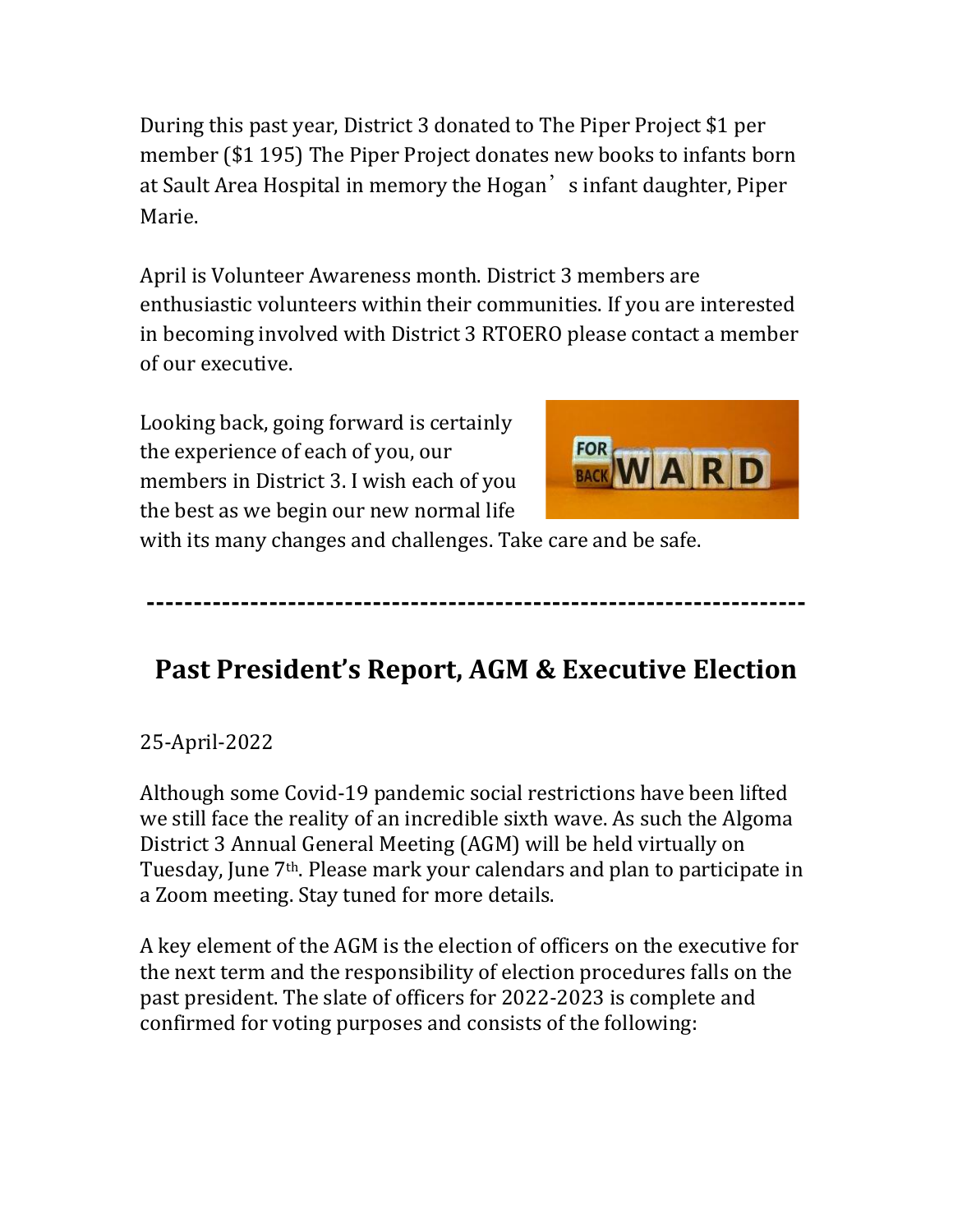| President                      | <b>Christopher Rous</b> |
|--------------------------------|-------------------------|
| 1st Vice President             | <b>Wayne Greco</b>      |
| 2 <sup>nd</sup> Vice President | <b>Richard Prophet</b>  |
| <b>Treasurer</b>               | <b>Bruce Avery</b>      |
| <b>Secretary</b>               | <b>Barbara Perry</b>    |
| Past President*                | <b>Kathryn Greening</b> |

The position of Past President is not a voting position and remains on the executive for a one-year term.

Any RTOERO District 3 member in good standing can put their name forward for any position on the executive. If two or more people run for any given position a virtual vote will take place by all participating members. A majority will determine the successful candidate. In the event of only one or no contestants the position will be declared as acclaimed or vacant.

There are several non-executive positions on the Board. These positions will be appointed by the new executive following the AGM. If you have an interest in becoming involved on the District 3 Board, please contact our current president Kathy Greening as soon as possible.

My one-year term as president of RTOERO Algoma District 3 was expected to take place at AGM on May 14, 2019. Unforeseen circumstances moved me as 1st vice into acting president in October 2018. Fast forward to the Covid-19 pandemic and I became past resident on October 14, 2020. And here we are in 2022 and I complete my fulfilling term as past president. It has been a challenging but rewarding journey.

I want to express my sincere gratitude to all of you for your trust and support and for giving me the opportunity to be of service to all district members. You brought pride, joy and a sense of accomplishment to my entire experience on the Algoma District 3 Executive. I look forward to making more memories when we can safely gather together again over a lovely District 3 meeting and luncheon. In the meantime, stay safe, stay well and continue to make "lemonade".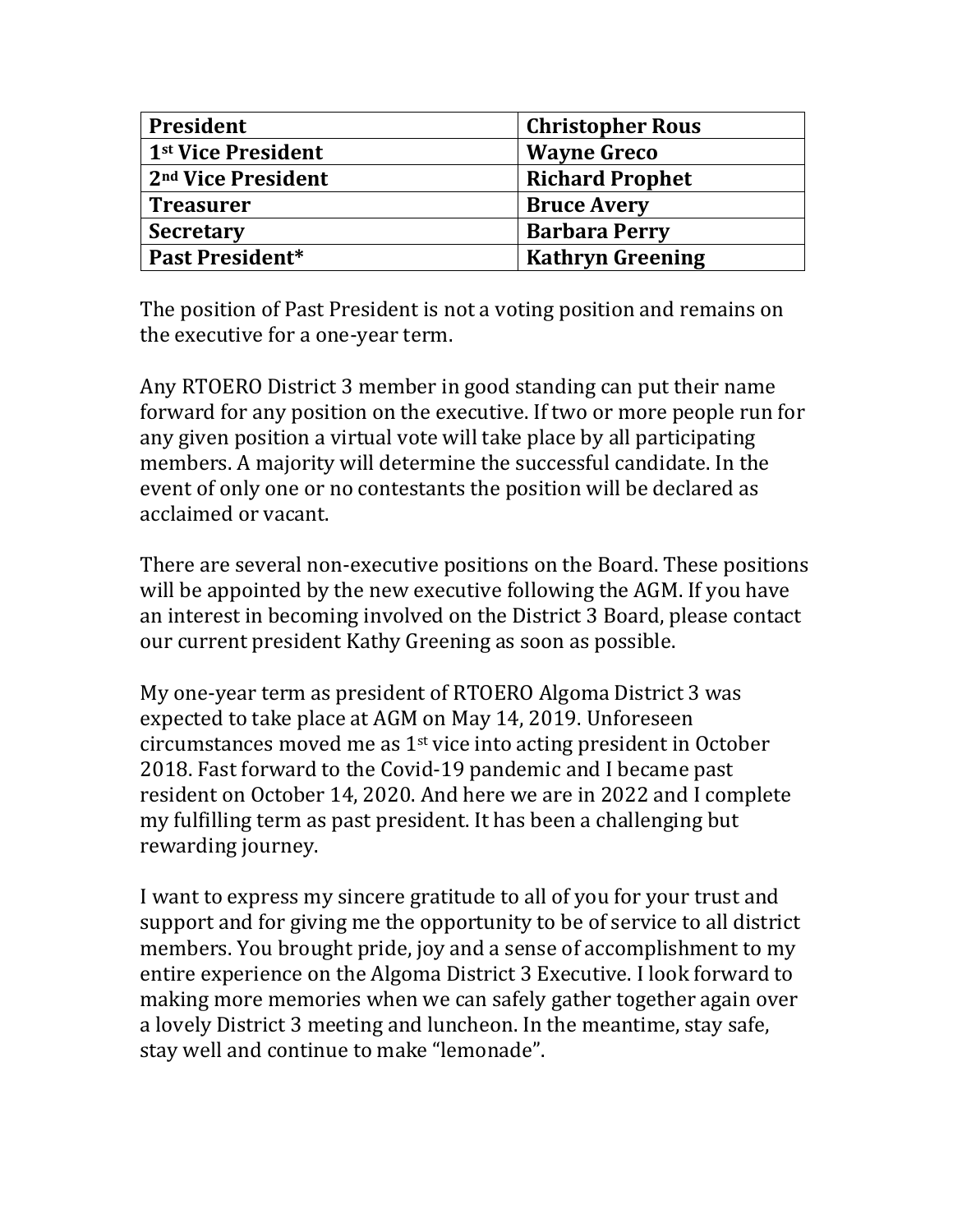If you have any questions, please contact me at cell 705-9493008 or by email at [folgo.dellavedova@gmail.com.](mailto:folgo.dellavedova@gmail.com)

Respectfully submitted: **Folgo DellaVedova**

**----------------------------------------------------------------------------------------------------------------**

### **1 st Vice President Report: 2021-2022 Chris Rous**

It has been a pleasure being your Vice President with President Kathy Greening. Following is the report of community grants that we have applied for or completed.

The grant for large print books and audio books (RTOERO PSTO Grant) for the Ontario Finnish Rest Home in Sault Ste. Marie was completed in December 2021. The application was approved in 2020, but with COVID-19 in our community it was difficult to receive the various materials ordered and requested. The grant was headed up by Sandy (Sointu) Fulcher with a team of Linda Ruhanen, Merrilyn Webb, Carol Kirklan Boissineau, Rita Wagner, and Gerry Yeo; three were RTOERO members. The library is using totes; each tote has a library of large print books, audio books, and CD players. The items in this library will be moved to another location within the Finish Rest home complex every four months.

To celebrate our District 3, we made a donation to the Hogan's at one dollar for each RTOERO District 3 Algoma Member; a donation of \$1,195.00. Erica and Spencer Hogan along with their youngest daughter Emma James accepted a cheque from President Kathy Greening, Vice President Chris Rous, Secretary Barb Perry, Treasurer Bruce Avery, along with some members including Sherrell Dewar who suggested "The Piper Project" for a donation. With this generous donation The Piper Project will be able to purchase books from local authors and stores who sell new children's books so that every newborn baby at the Sault Area Hospital can go home with a book to spark the love of reading. The Piper Project would like to thank every member of RTOERO District 3 Algoma, along with everyone who has made a book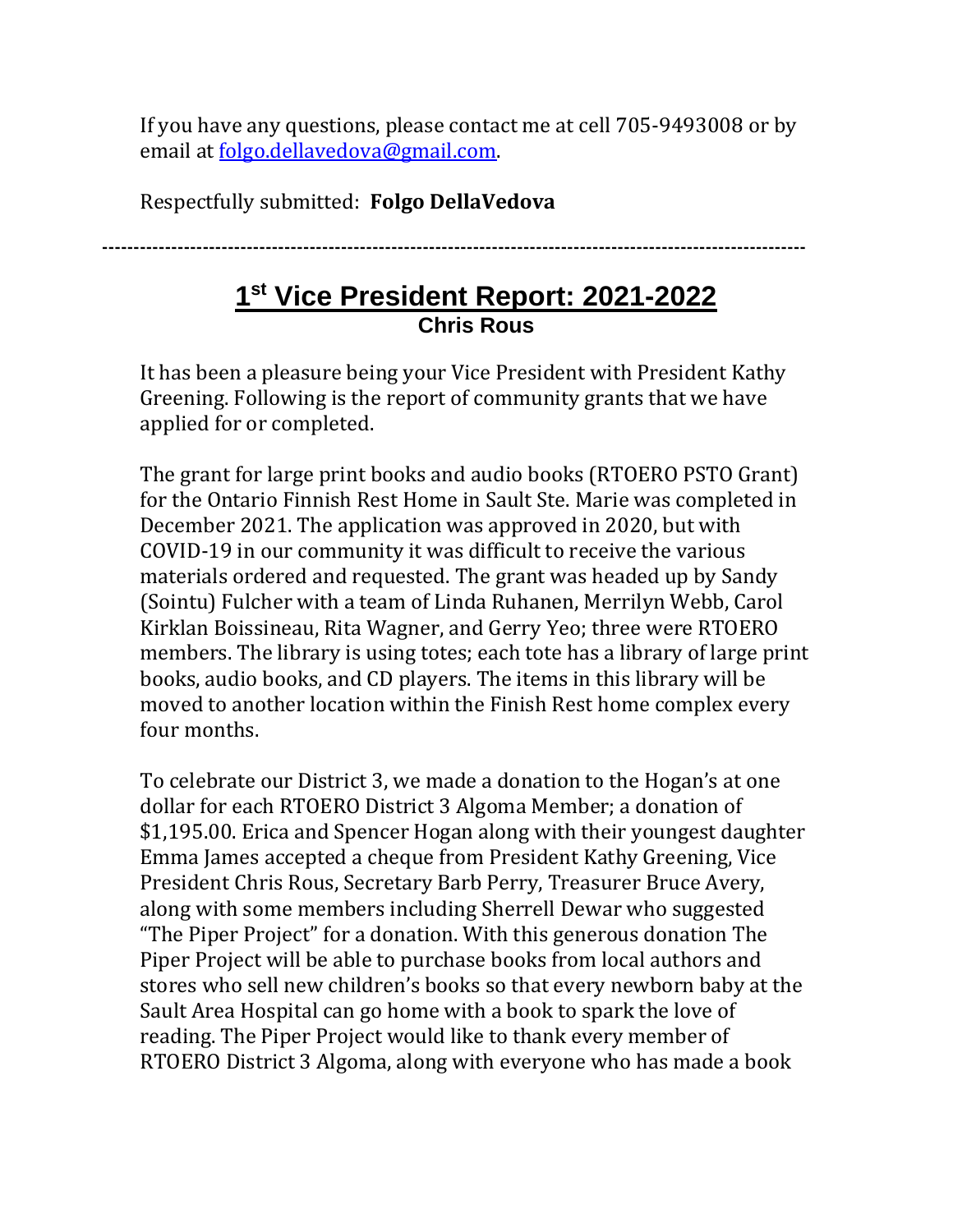donation to the Project. The Project cannot believe how something as small as a book has grown and brought light to our community!

We did apply for a \$10,000 grant for the RTOERO charity donation. Folgo DellaVedova, Bill Purnis, and Kathy Greening have worked hard to develop the application that meets the requirements of the \$10,000 Charity Donation to The Kensington Conservancy. Carter Dorscht, the Executive Director of the Kensington Conservancy, produced a fabulous package on a very short timeline. The hardcopy and the electronic copy were sent early prior to the February 25 deadline. The grant was excellent, but we were not successful this year.

Community grants for 2022 are designed to encourage all RTOERO Districts to support and partner with local organizations to promote projects that will help our organization to meet our strategic goals of improving the lives of members and seniors; being the trusted voice for the broader education communities; and broadening our membership base. Since the inception of this grant 23 years ago, we've donated \$1.86 million for 576 projects.

This year RTOERO Districts were eligible to receive grants of up to \$4,000 for community projects that advance these strategic goals. Districts interested will serve as the project sponsor and will submit the application for a community grant either in partnership with a community organization or on behalf of the district. The application was completed online using the RTOERO website. This year we applied with the (organization to be announced). At the time of writing this report, we are awaiting the outcome of the committee's decision.

--------------------------------------------------------------------------------------------

**RTOERO ANNUAL MEMBERSHIP REPORT**

This report is not encouraging. The statistics are unbelievably low. Without regular meetings, except for zoom executive-board ones, everything has been "on hold".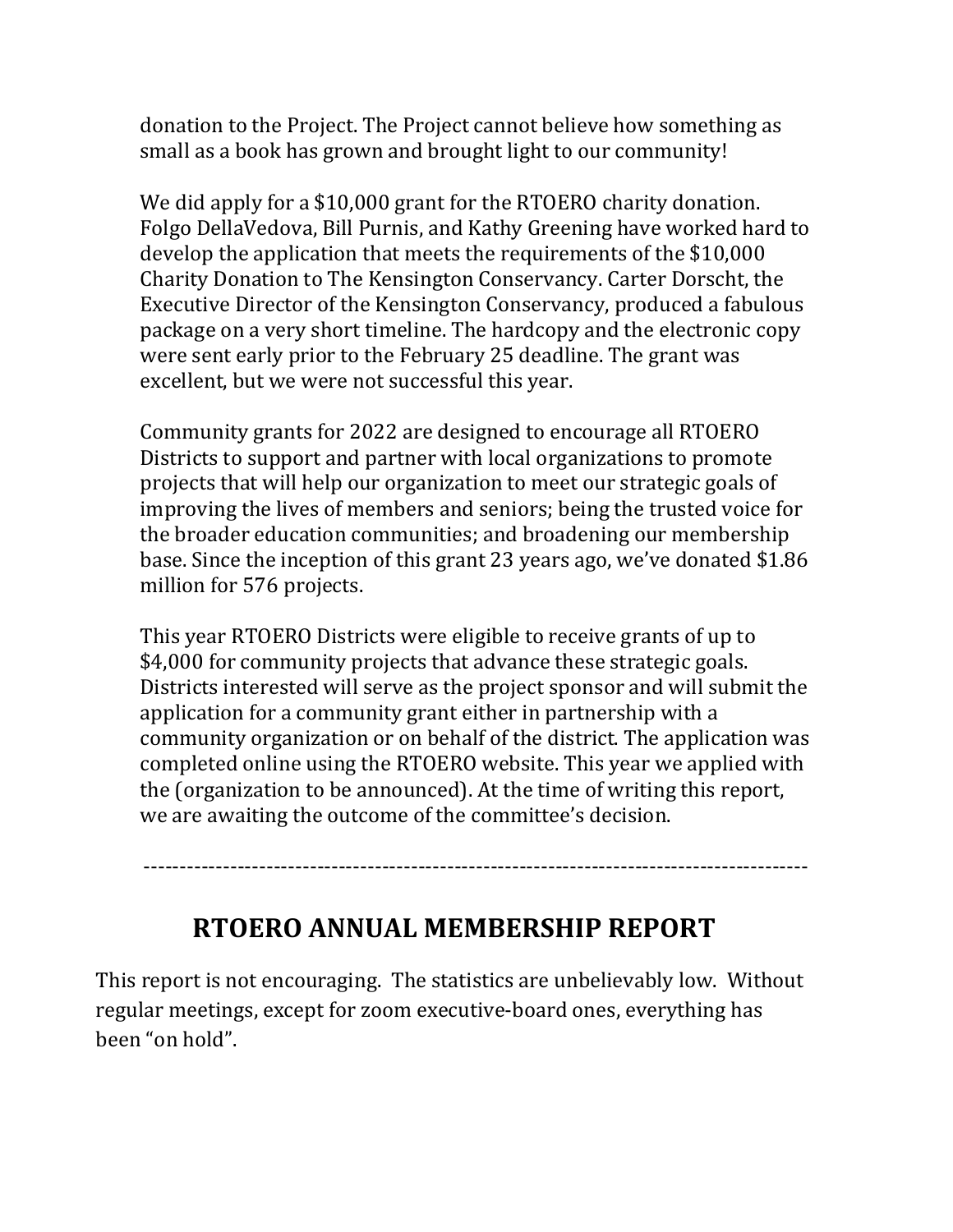Statistics for September /21 and May /22 indicate this by the monthly reports:

|    |    |     | <u>New Members Changes Male Members Female Members</u> | <u>Total.</u> |
|----|----|-----|--------------------------------------------------------|---------------|
| S: | 18 | 450 | 740                                                    | 1190          |
|    |    |     |                                                        |               |
| M: |    | 455 | 729                                                    | 1184          |

During these months we tracked active members who transferred in (16) and out (20). It is commendable that, in spite of all the challenges we had to face, we completed our tasks, met our deadlines, became experienced at online meetings, and have hopefully succeeded!

We have been educated with many webinars and survival aids, and now are ready to celebrate the 50th Anniversary of District 3 Algoma in November.

We thank the outgoing executive for its positive and encouraging term during this pandemic, and wish the new board healing and success.

We are united and strong!

#### **Moyra O'Pallie**

Membership/Recruitment

--------------------------------------------------------------------------------------------------

# **Telephone Committee Report -- April/May 2022 Carmelina Spry**

Thank you to all members of this vital committee for their contribution in keeping RTOERO District 3 connected during this time. We hope to be able to meet in person in the Fall!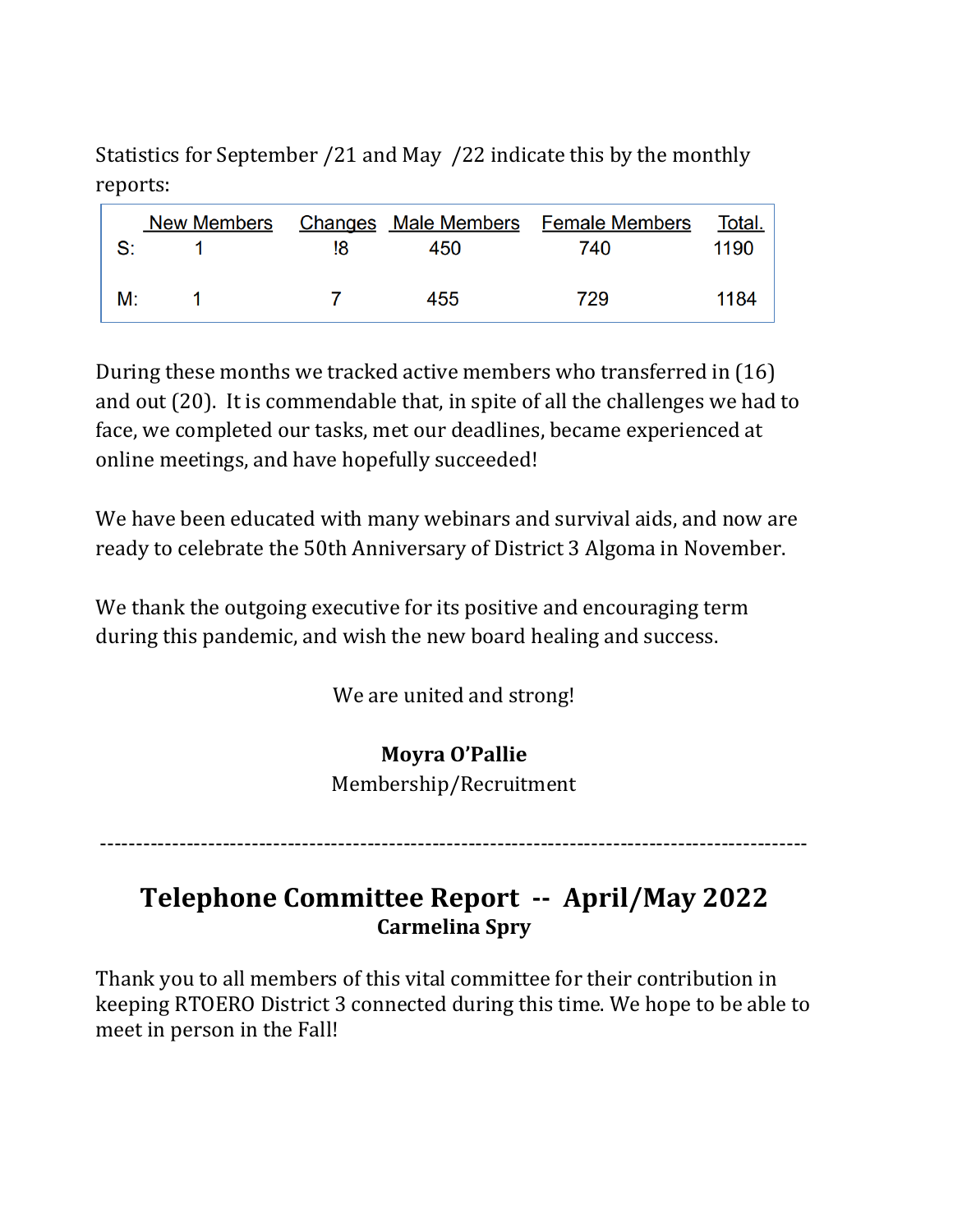#### Our members:

Geraldine Yeo, Ruby Buck, Barbara Perry, Leslie McAuley, Marilyn Rouleau, Carmen Charsley, Sandy Fulcher, Raymond Jonusaitis, Leslie Hammond, Kim Carter, Patricia & George Pateman, Delmer Weber, Loretta McKay, Rosanne Lamon, Janet Morris, Michele Punch, Jocelyne Murray, Diane Marshall, Ann Blake, Bill Purnis & Florence MacLeod, Carol McFarlane, Carol Kirkland-Boissineau, Kathryn Greening, Merrilyn Webb, Maria LaTassa. Rita Wagner, Moyra O'Pallie, Rose-Marie Valade, Lois Mealey, Jill McPhee, Bernice Whalen, Maureen Gooderham, Rica Carella, Blair Sterling [Diane Bray, Carol Fortino, Lynda McNally, Sheila Nyman]. Laurian Montgomery, Rita Rawn, Jean Campbell, Kelly Cudmore, Carol J Rossetto, Judith Connell, Lynda Trivers, Barbara Jarvis, Judith Pratt, Bruce & Marion Avery, Corrine Jones.

Special thanks to members who have recently "retired" Sandra Gordon, Barbara Lawrence, Alice Ward and Marny Pollard for their many years of service.

Thank you and welcome to new members who are taking care of their list.

Carmelina Spry, Chair

-----------------------------------------------------------------------------------------------

# **AGM Goodwill Report June 1st 2021-June 1st 2022 Bernice Whalen**

In 2020 -2021 292 Christmas cards were addressed and mailed out to District 3 members living outside of Ontario or on the peripheral area of Sault Ste. Marie. Marion Avery, Audrey Comeau, Joyce Nicolson, and Patricia Pateman keep doing their part to keep District 3 connected even though we have a large geographical area.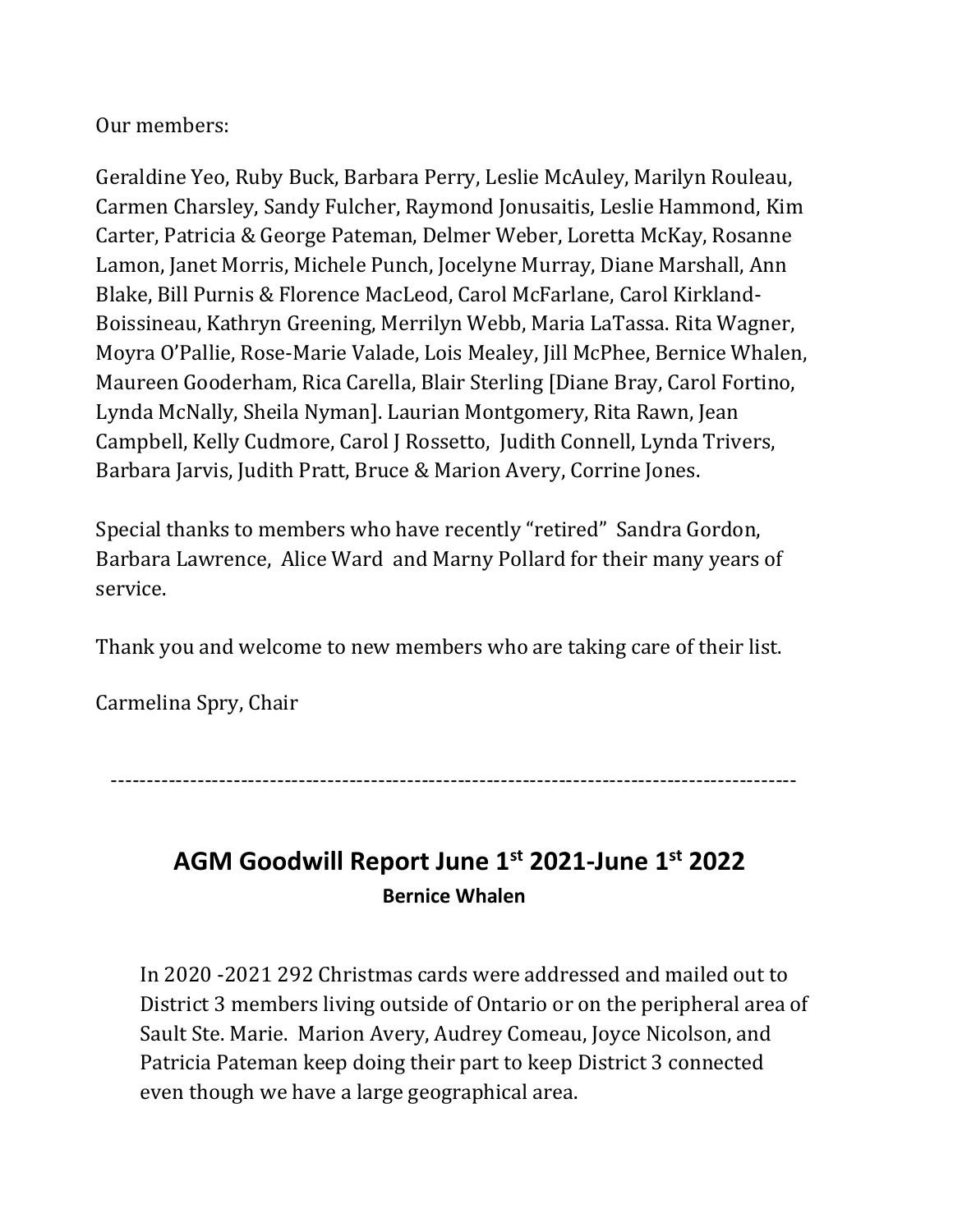Locally in 2021 86 boxes of cookies and cards were delivered during December to those members in Sault Ste. Marie who were 85+. In 2021 during November-December 92 boxes were distributed. Thanks for the team work of the trusty elves that appeared at the doors: Kathy Greening, Marie and Folgo Della Vedova, Chris Rous, Wayne and Gina Greco, Barbara Perry, Carmelina and Rick Spry, Moyra O'Pallie, Page and Joyce Nicolson, Bruce and Marion Avery, Gary and Bonnie Wills, Bill Purnis and Florence McLeod, Gayle Manley, and yours truly with supportive husband Francis worked together to make this happen. Especially during a time of isolation during the pandemic this was so appreciated by our super seniors.

During 2021-2022 until June  $1<sup>st</sup>$  three hundred forty-two birthday cards were sent to those 80+. The following members have worked with me to personalize a message, address cards and make this task less challenging: Barbara Perry, Cathy Pirrie, Rose Marie Valade, Patricia Pateman, Joanne Mancuso, and Eileen Mitchell. Many hands do make lighter work!

From June 1st 2021 until end of May 2022 fifty-four boxes of cookies and cards were delivered or sent on behalf of District 3 to those with medical challenges of whom we were made aware. Special thanks to Del Weber for assisting with some of these deliveries.

From June 1st 2021 until June 2022nd cards and /or donations to the Foundation (according to outlined procedures) were sent with empathy from District 3 in honour of the following:

Deepest sympathy to the following families: Kenneth Anstice (loss of stepmother Evelyn Anstice), Robert Bailey, William Bauer , Cathy Beaudette and Joanne Potvin (passing away of their mother, Anne Zeppa) Gladys Benson (loss of her mother-in-law) Ermanno Berlingeri (loss of brother Tony Berlingeri) , Dorothy Boville, William Cooksley, Mary Coulterman (loss of sister Orysia Woroniuk), Janice Crowle, May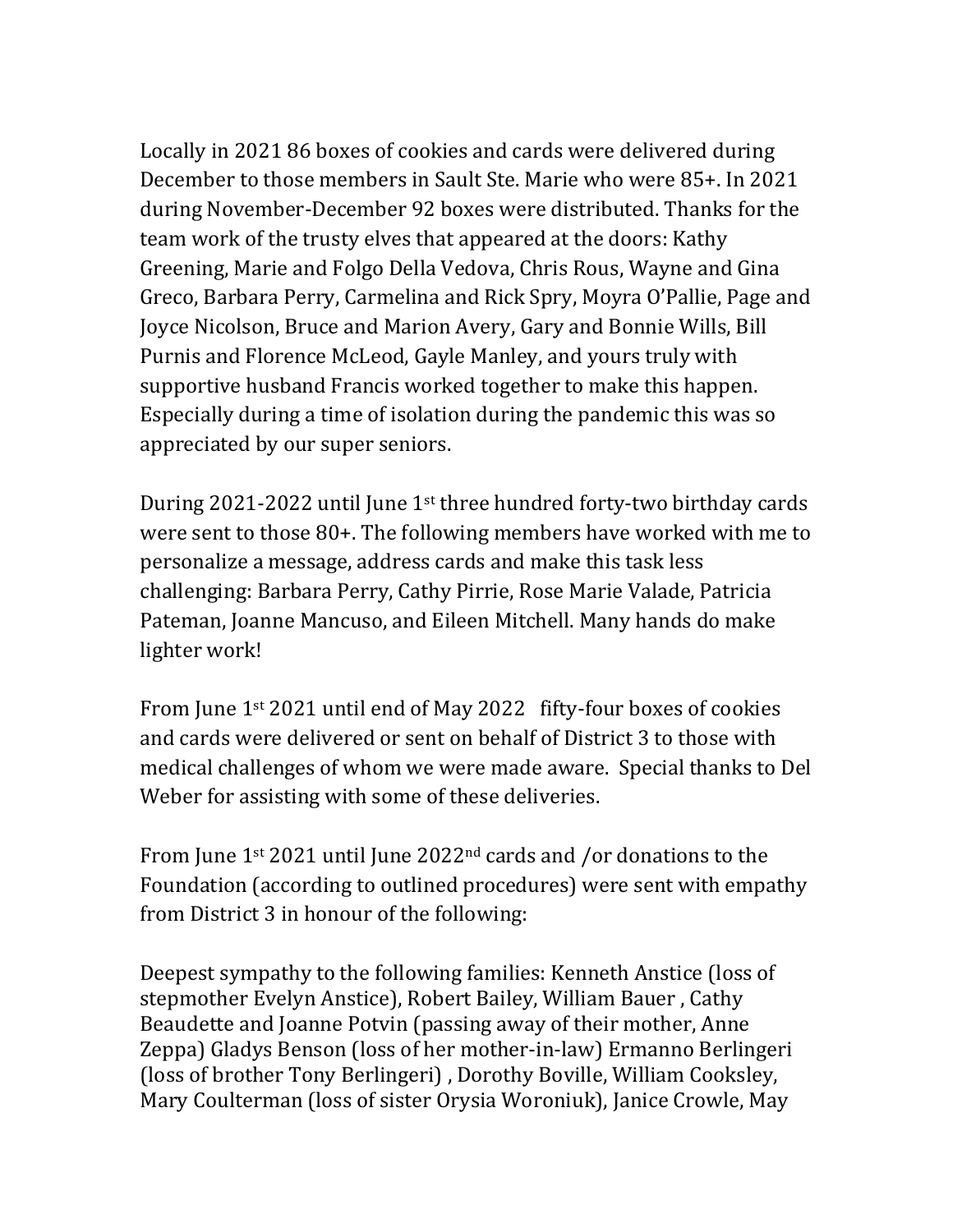Fournier, Diana Granger, Gerry Gray (bereavement of sister Peggy Gregorini) Loretta Harrison (loss of brother Hukezalie), Thomas Henry (loss 0f sister J. Marie Envoy), Susan Allen ( loss of husband Stuart Graeme ), Rhona McLarty, David Lawrence, Barbara Lamb, Eila Virene, Norah McGuire, Margaret Hele (passing away of sister Grace Nagy), Margaret Hill (loss of mother-in-law Susan Hill,), John Hyndman, Anita Janveau and Robert Alexander (loss of their sister Sheila Dewar), Alma Lacrois-Richards, Shirley LaDouceur (loss of brother Joseph LaDouceur), Florence MacLeod (loss of brother Alexander) , Judith Madigan (loss of husband William), Daniel Maloney , Anne Martin, Maureen Martin, Monika Marshall, Joyce McCrady Owen Neill , Alice Nenonen, Judy Pickering (loss of sister Dianne Thomas), Marie Purvis (loss of husband Morley), Ida Robbins (loss of mother Annette Delorme), Kevin Ross, Carole Shaule, Margaret Snider, Marty Dumanski, Fennell Hankinson, Kari Lustig (loss of his father Jaakko Olavi Lustig), Mary Madonna ,Joyce Nicholls , Carol and Rob Robinson (loss of their daughter Lori Williamson ), Ronald Tackaberry, Alexander Solomon, Cindy Spencer, Mary Walton, Jack Wheeler, Susan Allen (husband Stuart Graeme Allen) , Carmen Dowhaniuk (loss of sister Linette Janveau), Sandra Gordon (loss of daughter Shirley-Lynne Kimbrough), Thomas Henry (loss of sister Marie Evoy) , Brian Janveau and Margaret Janveau (loss of sister-in-law Linette Janveau), Sandra Parisotto (loss of mother Imelda Parisotto), Marisa Sdao and Claude Sdao (loss of mother Maisa Teresa Bozzo), Joyce Mertes and Elizabeth Kontschieder (upon bereavement of her Father Eduard Kontschieder).

Our hearts go out to all these families. We have had to say good-bye to too many valued members who have left us with precious memories.

Throughout the past years our caring membership have responded generously to the call for Christmas, birthday, thinking of you, get well and sympathy cards.

Special thanks as well to Judy Gooderham who has creatively provided cards that are needed. Our budget costs have been kept down because of the beautiful response from so many District 3 members.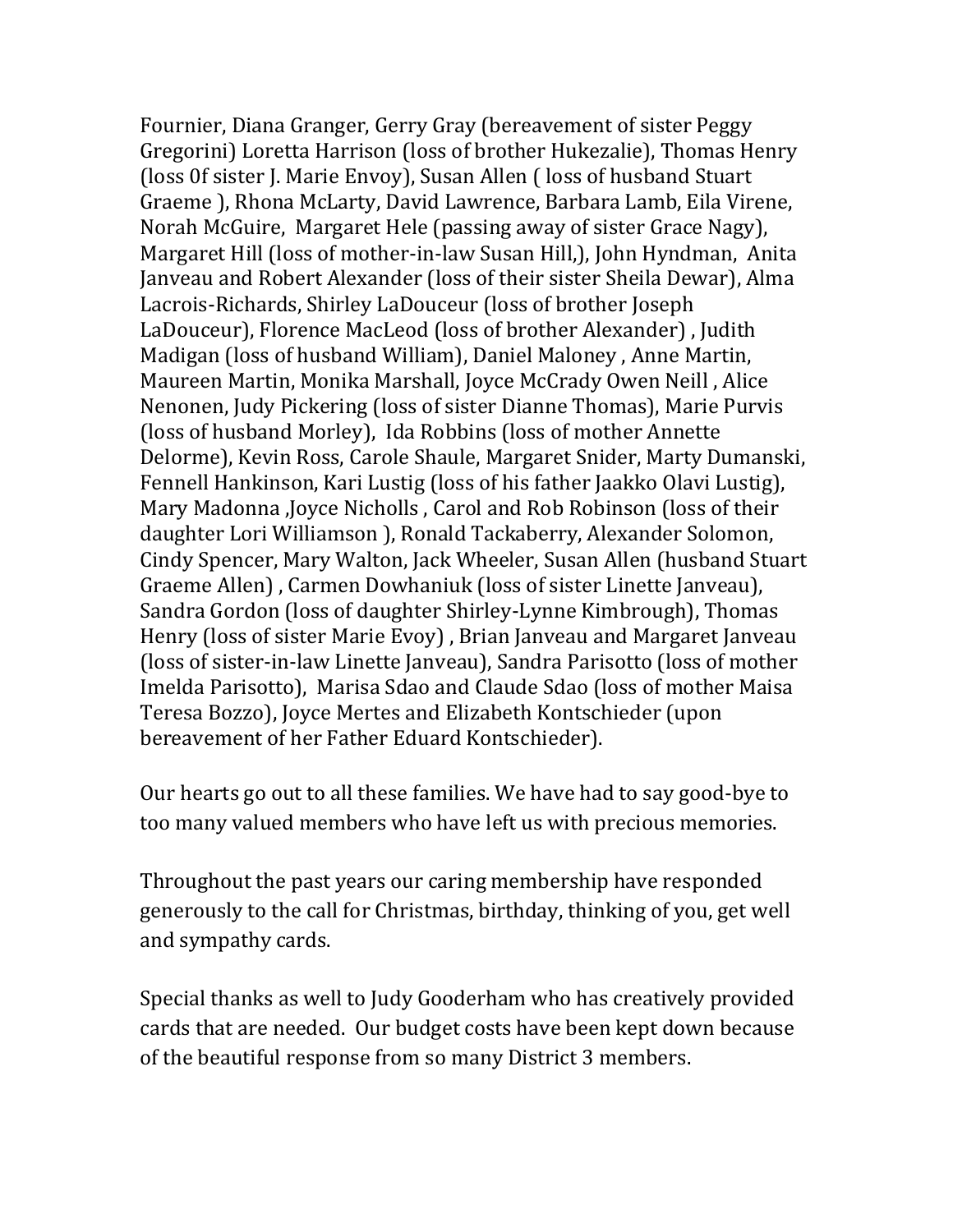As you can see from the report the success of Goodwill depends upon *team work*. Indeed, this aspect is *so* prevalent in District 3.

As you can see from the report the success of Goodwill depends upon *team work*. Indeed, this aspect is *so* prevalent in District 3. It can be best described as the "WE" team, not the "Me" team. It is an honour to work with you for our members.

---------------------------------------------------------------------------------------------------------------------

# **Foundation Report 2021-2022 -- Bernice Whalen**

Dr. Paula Rochon (Senior Scientist at the Women' s Age Lab ) continues to serve with passion and to inspire those dealing with geriatric medicine. Her recent focus has been upon understanding gender differences in aging.

Under the guidance of Dr. Rochon and her team significant contributions to research have been made across a vast range of areas-----including loneliness, social isolation, caregiving, and the critical long-term home situation in Canada.

Mentally Healthy Living After Social Distancing is the new project undertaken with a grant from the Foundation to the University of Alberta. The focus is on post-pandemic health and wellness. Data will be collected on mentally healthy strategies used by seniors during the pandemic. Data that is collected through an e-survey will be filtered back to RTOERO. The groundwork for a "mental health cookbook" is being laid.

Last year RTOERO Foundation celebrated its 10<sup>th</sup> anniversary. RTOERO as a senior organization are indeed proud that the Foundation continues to focus on providing resources to invest in programs, research and training to support healthy active aging.

On April 28<sup>th</sup> Dr. Rochon addressed the topic of Optimizing Medication Safety. On behalf of District 3 I am pleased to glean as much information as possible from this webinar. Another webinar is scheduled for May  $31<sup>st</sup>$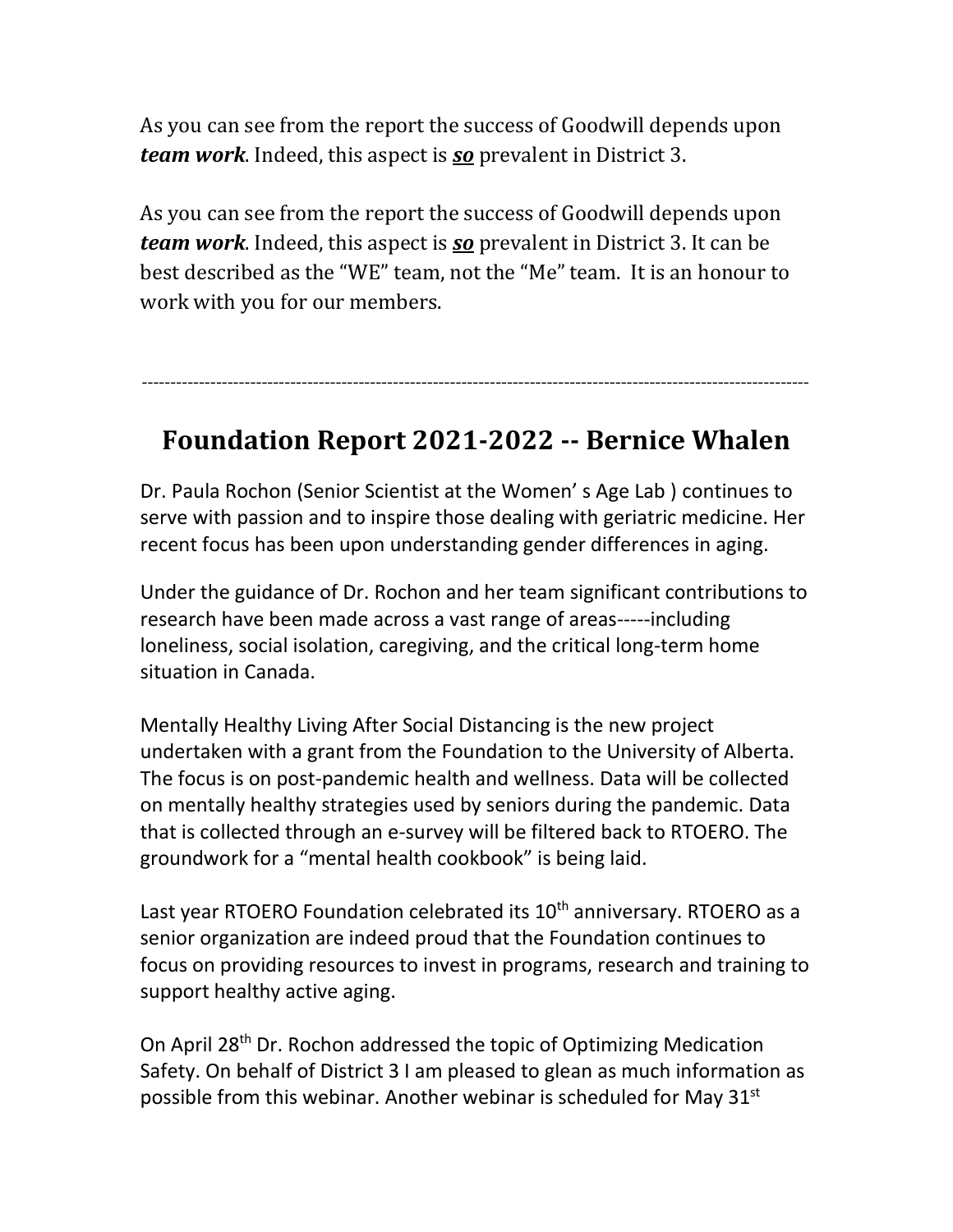featuring Dr. Gutman who has served for 24 years as Director of Gerontology at the Research centre at Simon Frazer University. Informative webinars have been available throughout the past year and can be accessed at a later date by RTOERO members.

Through Goodwill since the beginning of June last year until the AGM of 2022 District 3 has contributed \$1,110 to the Foundation in honour of deceased members or members who have lost a parent, spouse or child.

*It is my intention to donate the full amount of \$500 associated with the Distinguished Member Award to the RTOERO Foundation as my charity of choice.* Thus District 3 will have contributed \$1,600 to an area that services our membership----seniors. Hopefully the funds will positively affect the research, thus benefiting our District 3 members.

--------------------------------------------------------------------------------------------

# **Political Advocacy, End of Year Report – June 2022 Marie Dellavedova**

The three issues identified by RTOERO for political advocacy continue to be : **A National Seniors Strategy, Environmental Stewardship,** and **Geriatric Healthcare.** District 3 has focused on long-term care and social isolation.

#### **1. "Accent on Algoma" Newsletter Articles**

Newsletter articles highlighting long-term care and social isolation were published in Accent on Algoma newsletters.

#### September, 2021

*Two Federal Healthcare Priorities-* In light of the federal election that had been called for October, this article highlighted RTOERO's stand on two important federal issues, **"***Canada needs a national plan for longterm care homes with national standards and pro- cesses for robust accountability."*And **"***Canada needs a national Pharmacare program that*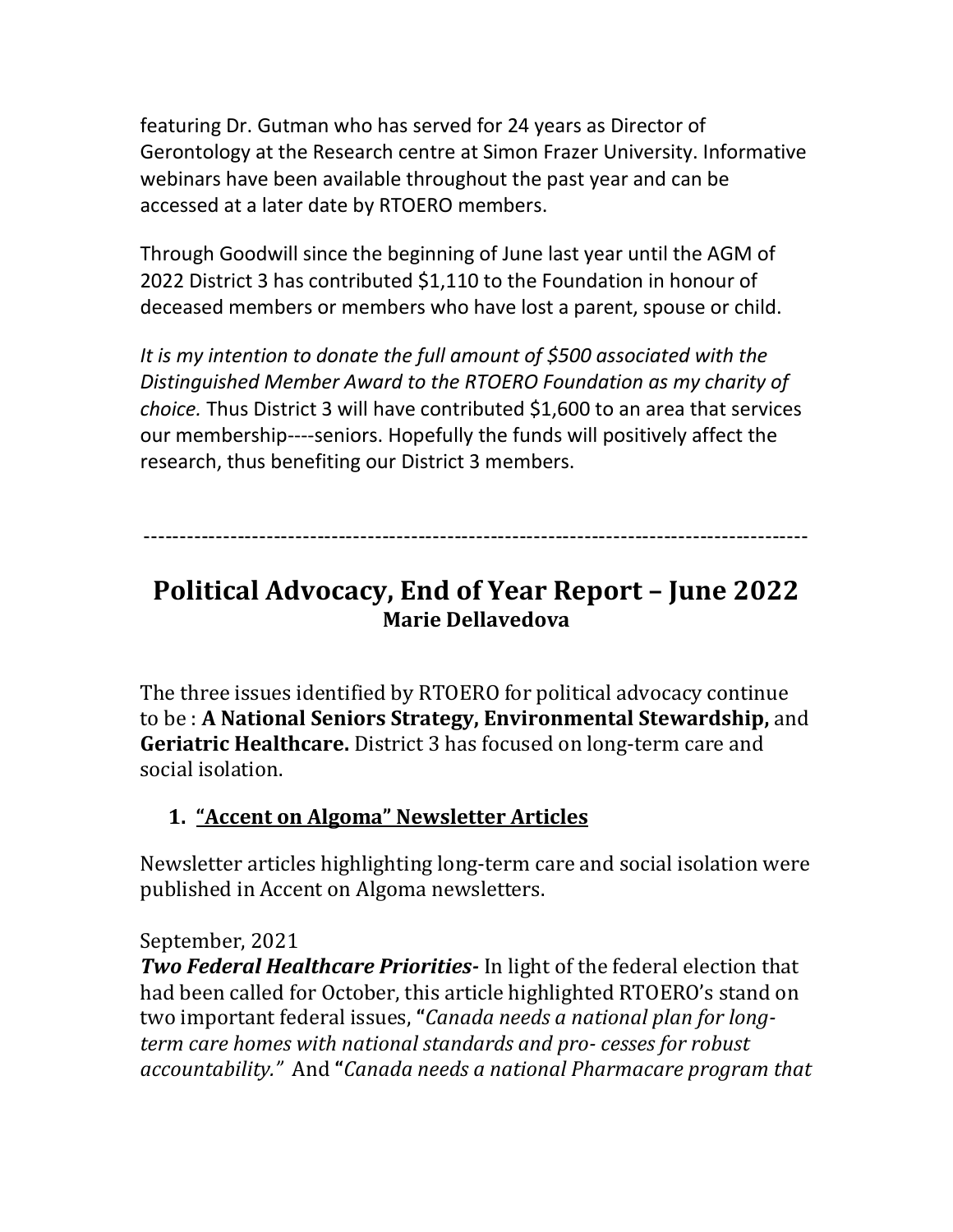*ensures access to medications and treatments essential to well- being and health."*

#### December, 2021

*Coping With Social Isolation* This article was about various ways members can combat social isolation. Taking care of oneself is most important. It's also important to stay active and connect with others.

*Long-Term Care-Promises, Promises….* In spite of the many records of neglect and abuse in long-term care homes and the promises of the Ontario government to rectify the appalling state of long-term care in Ontario, very little has changed. The promises remain promises…. April, 2022

*The Privatization of Ontario's Health Care*- Ontario has been ramping up its privatization of health care as it extends new long-term care 30 year licenses to private corporations, many of which are the very companies considered responsible for the neglect and deaths of over 4,000 long-term care residents during the pandemic. Privatization has been further extended into home care, the provision of vaccinations and even into COVID testing. People sometimes pay up to \$400 for a CRP test formerly offered free through public health. There has even been talk of privatizing hospitals, calling them Independent Health Facilities. Privatization of public health services has been shown to create a lucrative revenue stream for private owners and operators at the expense of accessible, high-quality care for the rest of us, particularly the sick and vulnerable.

*A Staffing Catastrophe -*The sixth wave of the pandemic has been accompanied by a severe staffing crisis in long-term care, hospital care and home care. These health care services have been crumbling due to critically low staffing levels that lead to inadequate patient care and overworked staff. That in turns further exacerbates the problem as sickness increases and exhausted staff leave their work environments. Solving the staffing crisis will require a huge investment of resources, people and ideas. Stable long- term funding is expensive but necessary. Otherwise, our health care system will collapse. Those who stand to benefit financially will insist that privatization is the answer. It isn't.

#### **2. Letters**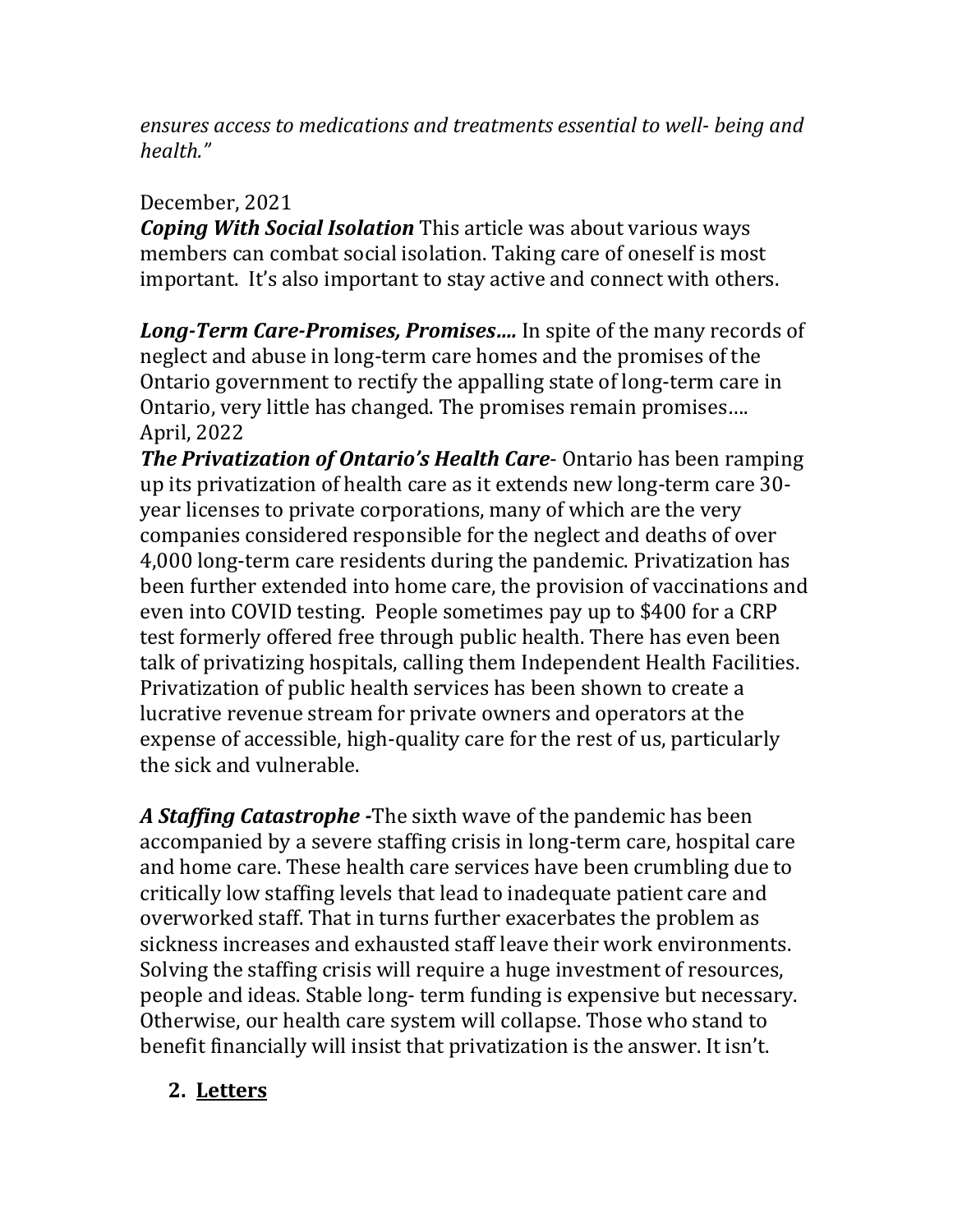Letters to the media included:

#### September 2021- Letter: Two Health Care Issues We Can't Afford to Forget

January, 2022 - Letter: A Full-Blown Catastrophe

March, 2022- Letter : The Privatization of Ontario's Health Care - Is that what we want?

May, 2022- Letter: Political No-Shows

#### **3. Social Isolation**

To address social isolation -In addition to the newsletter article that provided social isolation supports, District 3 found additional ways to address social isolation.

Due to the ongoing pandemic, many members were feeling the effects of social isolation Our telephone committee was enacted to make social calls to individual members to enjoy conversation, share RTOERO information, chat about how each member was doing and any concerns they might have that District 3 could help with.

As well, under the direction of our Goodwill Chair and as is the District 3 custom, we continued the tradition of sending Happy Holiday cards, each with a personalized message to each District 3 member 85 years old and above. In December, a team of RTOERO District 3 Executive Board members made sure to personally call members 85 years old living in Sault Ste. Marie and follow up with the delivery of a holiday cookie tin, while making sure to follow Covid 19 safety precautions.

Throughout the year District 3 maintained contact with our members through the newsletter and website. Our most senior members also receive Birthday cards under the direction of the Goodwill Chair.

#### **4. Elections:**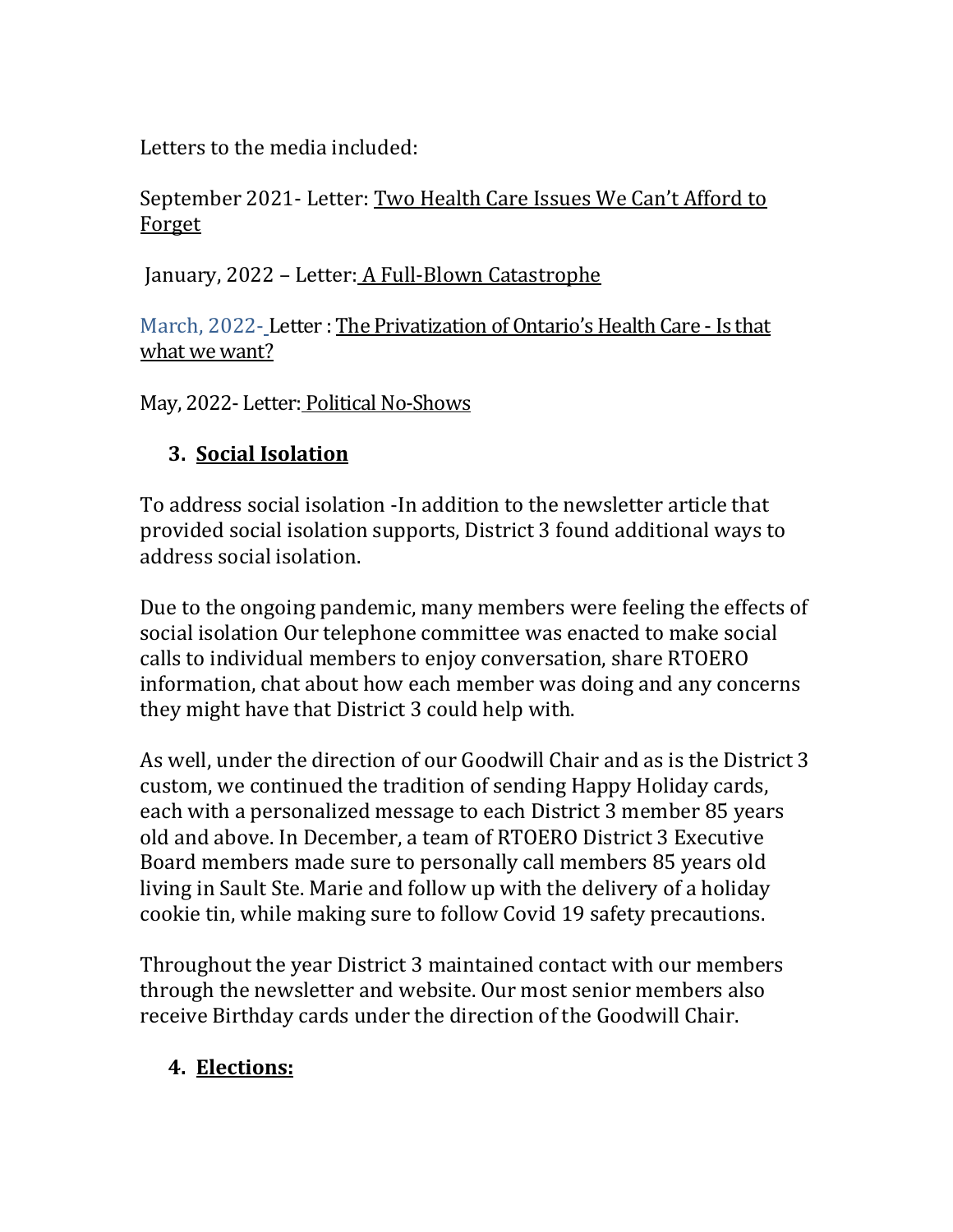#### **Federal Election: September 20, 2021**

A candidate questionnaire was sent to federal NDP, Conservative, Liberal, Green party and People's Party of Canada candidates of the SSM and the Algoma Manitoulin electoral districts.

The questionnaire contained questions related to RTOERO's three advocacy issues.

The only response was a completed questionnaire from Marie Morin-Strom the NDP candidate in Sault Ste. Marie. Both the questionnaire and the NDP candidate's response were posted on our website.

The federal election poster from national RTOERO was posted on our website. It was also published in the Sault Star. The ad was paid for by our national RTOERO.

An eblast was sent to District 3 members in September. It reminded them of RTOERO's three advocacy issues and encouraged them to keep these issues in mind when they voted on September 20, 2021. It also included links to the District and National websites where more information about the election could be found. The RTOEEO election poster was included in the eBlast.

#### **Provincial Election: June 2, 2021**

A Sault Ste. Marie Candidates Zoom meeting was planned for May 26, 2022. Invitations were sent to the candidates. With regret, District 3 RTOERO had to cancel the Candidates Meeting.

We had hoped to avail our members and community of an opportunity to hear the local provincial candidates answer pertinent questions around the issues of a Seniors Strategy, Geriatric Health Care and Environmental Stewardship.